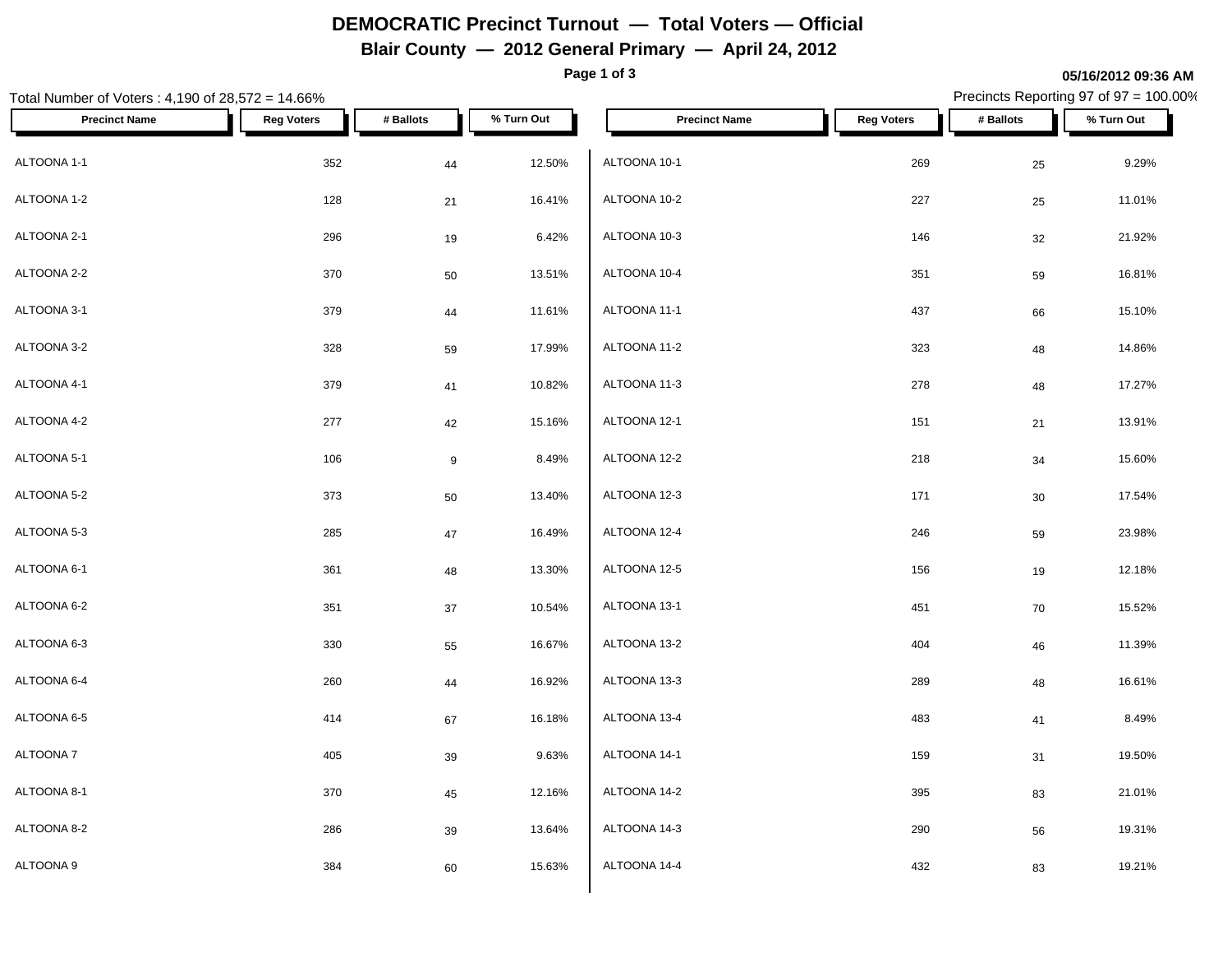# **DEMOCRATIC Precinct Turnout — Total Voters — Official**

### **Blair County — 2012 General Primary — April 24, 2012**

**Page 2 of 3**

**05/16/2012 09:36 AM**

### Total Number of Voters : 4,190 of 28,572 = 14.66% Precincts Reporting 97 of 97 = 100.00% **Precinct Name Reg Voters # Ballots % Turn Out Precinct Name Reg Voters # Ballots % Turn Out** ALLEGHENY 1 562 91 16.19% HOLLIDAYSBURG 1 ALLEGHENY 2 530 60 11.32% | HOLLIDAYSBURG 2 199 41 20.60% ALLEGHENY 3 118 <sub>26</sub> 22.03% | HOLLIDAYSBURG 3 156 18 11.54% ALLEGHENY 4 285 49 17.19% HOLLIDAYSBURG 4 ANTIS TWP 1 531 52 9.79% HOLLIDAYSBURG 5 170 31 18.24% ANTIS TWP 2 345 49 14.20% HOLLIDAYSBURG 6 260 55 21.15% ANTIS TWP 3 430 430 430 47 10.93% HOLLIDAYSBURG 7 BELLWOOD BORO 373 45 12.06% BLAIR - CATFISH 309 52 16.83% BLAIR - E HOLBG 653 119 18.22%  $\textsf{CATHARINE TWP}$  . The contract of the contract of the contract  $25$  21.55%  $\textsf{CCTATE}$   $25$ DUNCANSVILLE 292 49 16.78% FRANKSTOWN TWP1 101 101 15 14.85% LOGAN TWP 4 FRANKSTOWN TWP2 **101** 13.10% 101 13.10% LOGAN TWP 5 FRANKSTOWN TWP3 **11.34%** T85 89 11.34% LOGAN TWP 6 FREEDOM TWP 1  $195$   $38$   $19.49\%$   $\lfloor$  LOGAN TWP 7  $\lfloor$ FREEDOM TWP 2 378 54 14.29% MARTINSBURG 1 GREENFIELD TWP1 306 306 22 7.19% MARTINSBURG 2 GREENFIELD TWP2 39 39 39 39 31.08% NEWRY BORO GREENFIELD TWP3 363 47 12.95% NORTH WOODBURY HOLLIDAYSBURG 1 172 22 12.79% HOLLIDAYSBURG 4 222 43 19.37% HOLLIDAYSBURG 7 146 20 13.70%  $H$ USTON TWP 139 23 16.55%  $JUNIATA$  TWP  $178$   $30$   $16.85\%$  $\begin{array}{ccccccc} \textsf{LOGAN TWP 1} & & & & 477 & & & & 75 & & 15.72\% \end{array}$  $\textsf{\small LOGAN\,TWP\,2}\qquad \qquad 606\qquad \qquad 105\qquad \qquad 17.33\%$  $\textsf{\small LOGAN\,TWP\,3}\quad 246\quad 57\quad 23.17\%$ LOGAN TWP 4 435 75 17.24%  $\overline{18}$  LOGAN TWP 5  $\overline{18}$   $\overline{27}$   $\overline{78}$   $\overline{78}$   $\overline{18.27\%}$  $\textsf{\small LOGAN\,TWP\,6}\qquad \qquad 694\qquad \qquad 106\qquad \qquad 15.27\%$  $\textsf{\small LOGAN\,TWP\,7}\qquad \qquad 215\qquad \qquad 37\qquad \qquad 17.21\%$ MARTINSBURG 1 134 24 17.91%  $MARTINSBURG 2$  163  $31$  19.02% NEWRY BORO 76 23 30.26% NORTH WOODBURY 316 44 13.92%